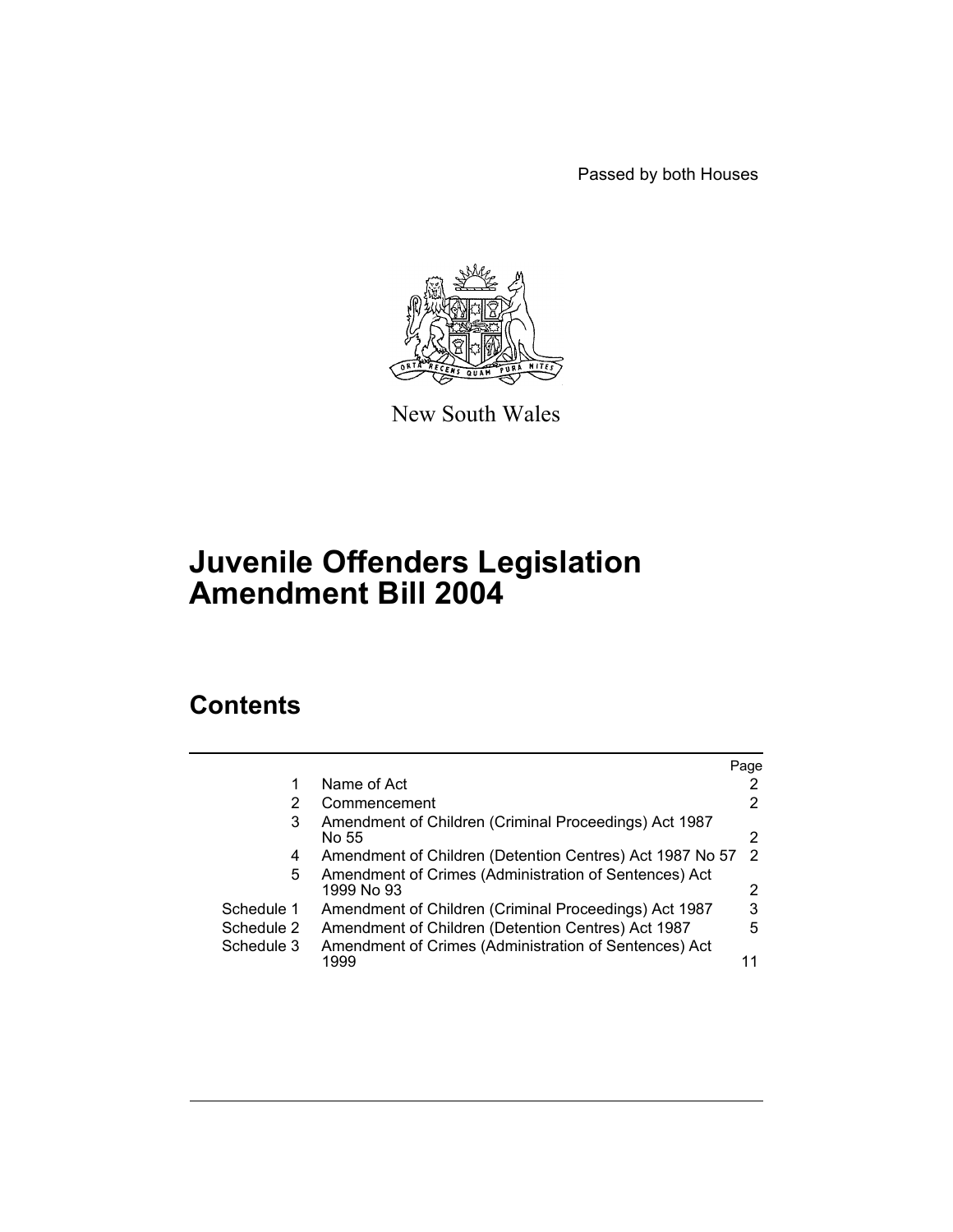*I certify that this PUBLIC BILL, which originated in the LEGISLATIVE ASSEMBLY, has finally passed the LEGISLATIVE COUNCIL and the LEGISLATIVE ASSEMBLY of NEW SOUTH WALES.*

> *Clerk of the Legislative Assembly. Legislative Assembly, Sydney, , 2004*



New South Wales

# **Juvenile Offenders Legislation Amendment Bill 2004**

Act No , 2004

An Act to amend the *Children (Criminal Proceedings) Act 1987*, the *Children (Detention Centres) Act 1987* and the *Crimes (Administration of Sentences) Act 1999* in relation to juvenile offenders; and for other purposes.

*I have examined this Bill, and find it to correspond in all respects with the Bill as finally passed by both Houses.*

*Chairman of Committees of the Legislative Assembly.*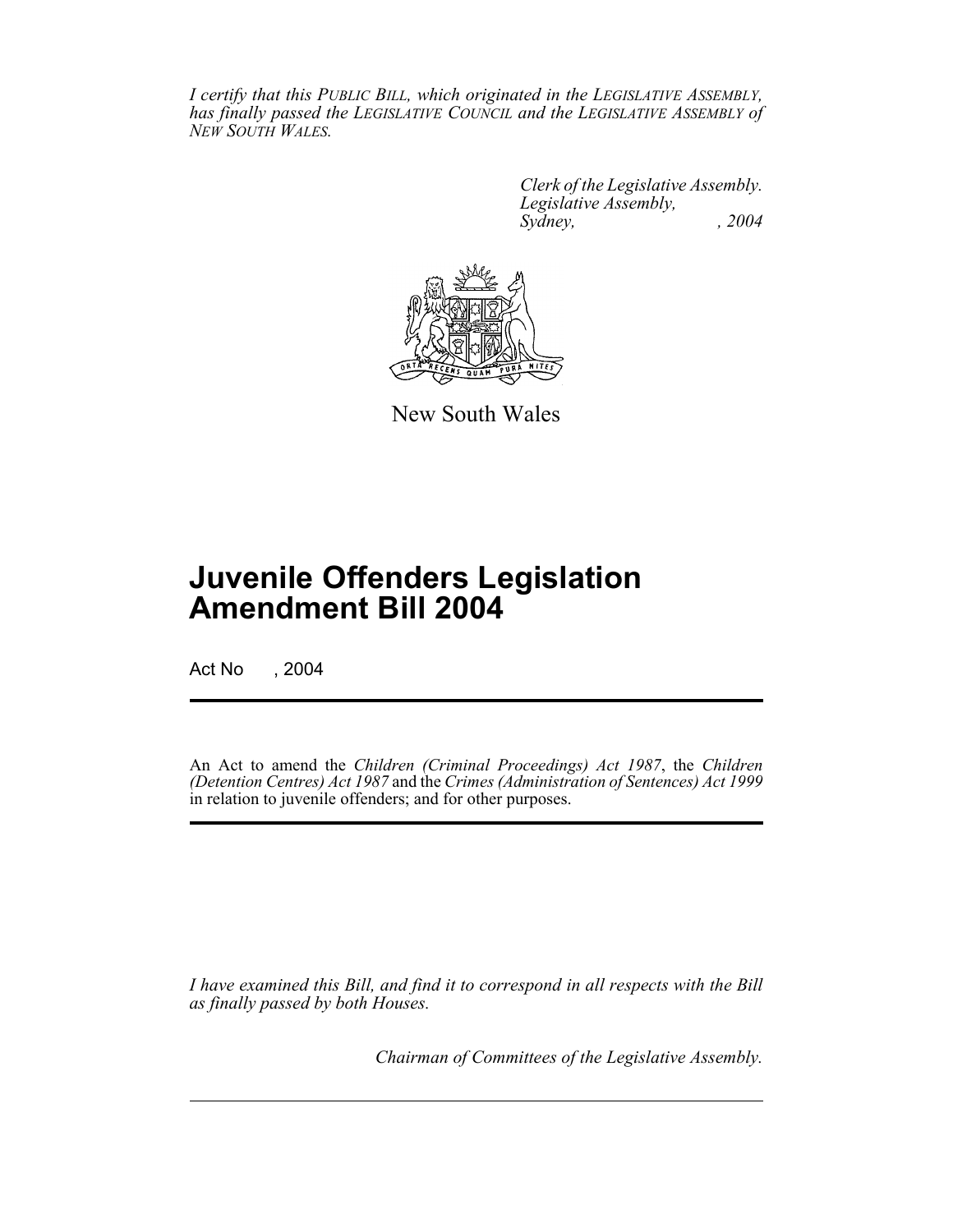#### **The Legislature of New South Wales enacts:**

#### **1 Name of Act**

This Act is the *Juvenile Offenders Legislation Amendment Act 2004*.

#### **2 Commencement**

This Act commences on a day or days to be appointed by proclamation.

# **3 Amendment of Children (Criminal Proceedings) Act 1987 No 55**

The *Children (Criminal Proceedings) Act 1987* is amended as set out in Schedule 1.

# **4 Amendment of Children (Detention Centres) Act 1987 No 57**

The *Children (Detention Centres) Act 1987* is amended as set out in Schedule 2.

#### **5 Amendment of Crimes (Administration of Sentences) Act 1999 No 93**

The *Crimes (Administration of Sentences) Act 1999* is amended as set out in Schedule 3.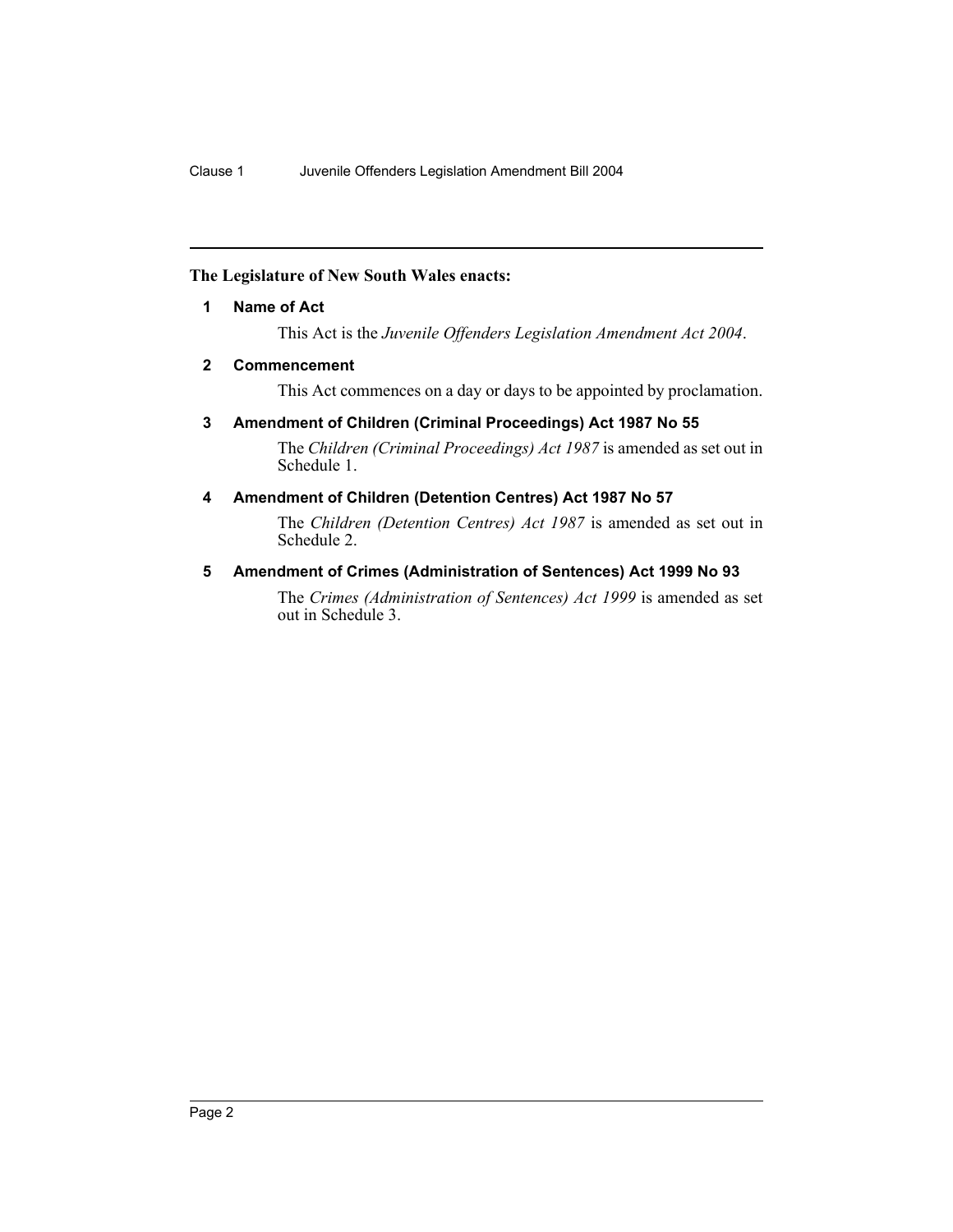Amendment of Children (Criminal Proceedings) Act 1987 Schedule 1

# **Schedule 1 Amendment of Children (Criminal Proceedings) Act 1987**

(Section 3)

#### **[1] Section 3 Definitions**

Insert after section 3 (3):

(4) Notes included in this Act do not form part of this Act.

#### **[2] Section 19 Court may direct imprisonment to be served as a juvenile offender**

Omit "in a detention centre" wherever occurring.

Insert instead "as a juvenile offender".

#### **[3] Section 19 (1)**

Insert at the end of the subsection:

**Note.** The effect of such an order is that the person to whom the order relates will be committed to a detention centre (see subsection (6)). There he or she will be detained as specified in the order. In certain circumstances, he or she may subsequently be transferred to a juvenile correctional centre pursuant to an order under section 28 of the *Children (Detention Centres) Act 1987*.

#### **[4] Section 19 (6)**

Insert after section 19 (5):

- (6) The warrant of commitment that is issued under section 62 of the *Crimes (Sentencing Procedure) Act 1999* in relation to a sentence of imprisonment the subject of an order under this section:
	- (a) must indicate that the sentence is the subject of such an order, and
	- (b) must specify how much of the sentence is to be served as a juvenile offender, and
	- (c) must, despite the provisions of that section, commit the person to whom it relates to a detention centre.

#### **[5] Schedule 2 Savings and transitional provisions**

Insert at the end of clause 1 (1):

Schedule 1 to the *Juvenile Offenders Legislation Amendment Act 2004*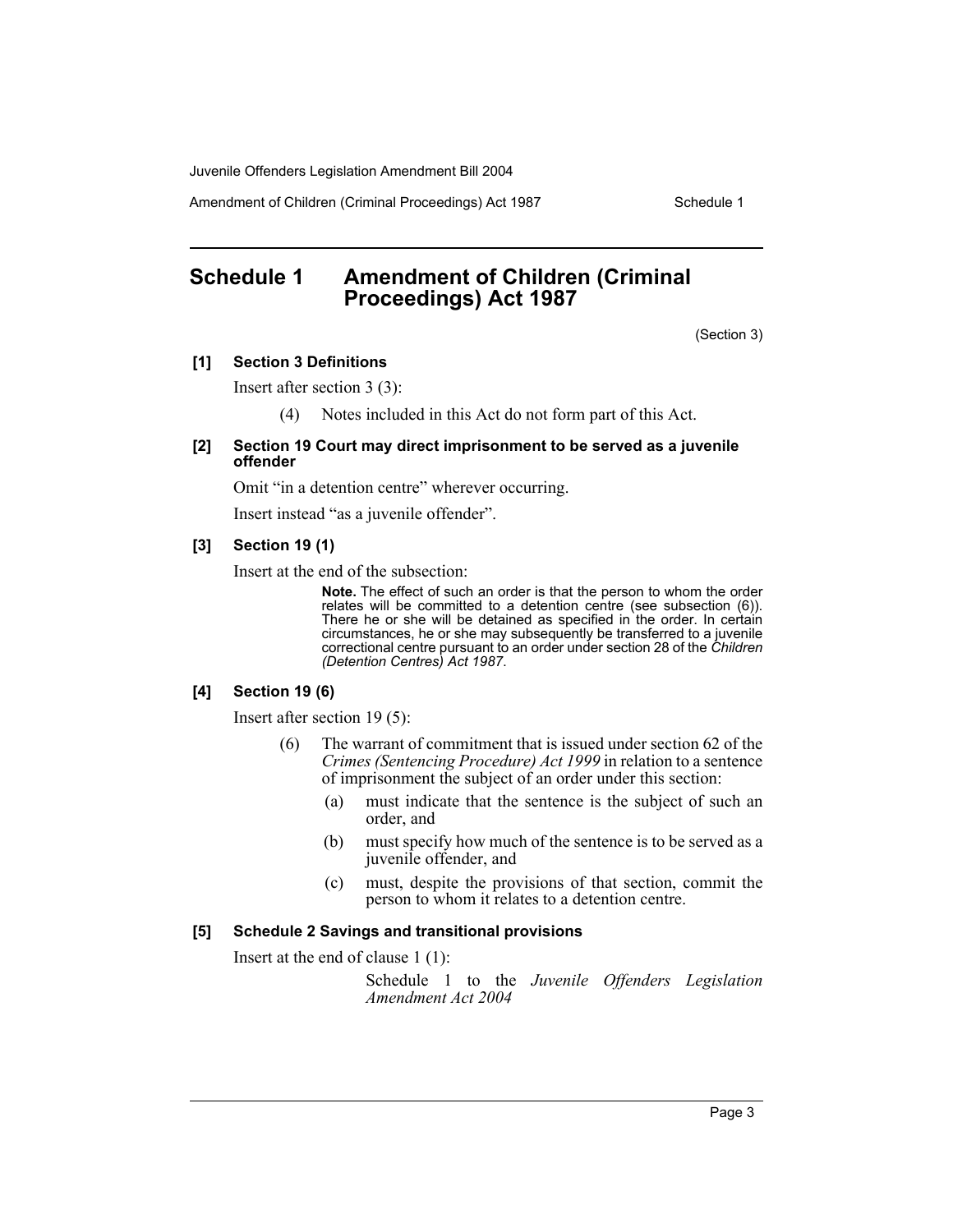Schedule 1 Amendment of Children (Criminal Proceedings) Act 1987

# **[6] Schedule 2, Part 12**

Insert after Part 11:

# **Part 12 Provisions consequent on enactment of Juvenile Offenders Legislation Amendment Act 2004**

#### **15 Section 19 orders**

An order in force under section 19 (1), as in force immediately before its amendment by Schedule 1 [2] to the *Juvenile Offenders Legislation Amendment Act 2004*, is taken, on that commencement, to be an order under that section, as so amended.

#### **16 Warrants of commitment**

Section 19 (6), as inserted by Schedule 1 [4] to the *Juvenile Offenders Legislation Amendment Act 2004*, does not apply to a warrant of commitment issued before the commencement of that subsection.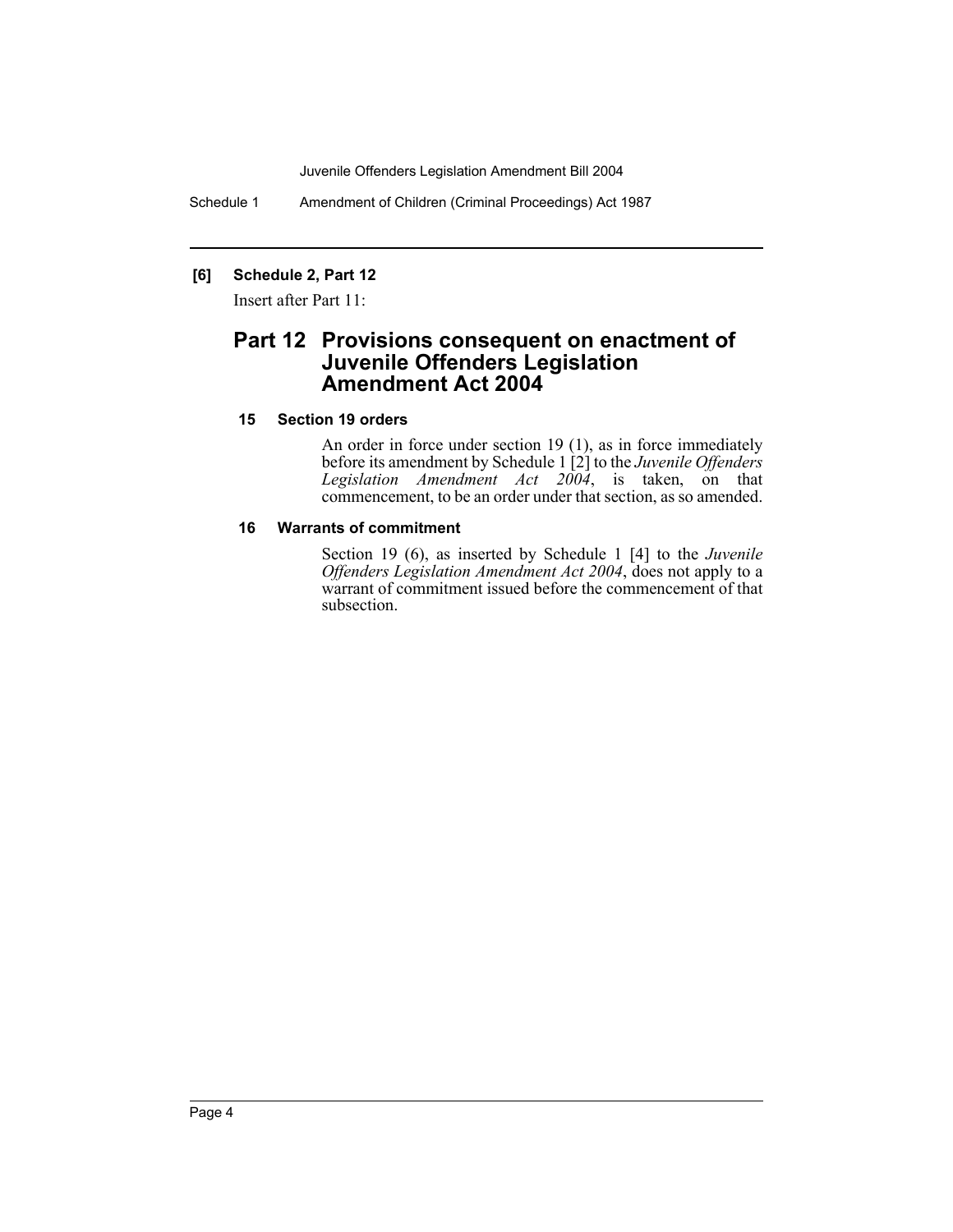Amendment of Children (Detention Centres) Act 1987 Schedule 2

# **Schedule 2 Amendment of Children (Detention Centres) Act 1987**

(Section 4)

#### **[1] Section 3 Definitions**

Omit the definitions of *classified person*, *prison* and *prisoner* from section 3 (1).

#### **[2] Section 3 (1)**

Insert in alphabetical order:

*correctional centre* has the same meaning as it has in the *Crimes (Administration of Sentences) Act 1999*.

*inmate* has the same meaning as it has in the *Crimes (Administration of Sentences) Act 1999*.

*juvenile correctional centre* has the same meaning as it has in the *Crimes (Administration of Sentences) Act 1999*.

*juvenile inmate* means an inmate who is under the age of 21 years.

*older detainee* means a detainee who is of or above the age of 16 years.

#### **[3] Section 3 (1), definition of "detention order"**

Omit "in a detention centre," from paragraph (a) of the definition.

Insert instead "as a juvenile offender, and pursuant to which the court has committed the person to a detention centre, or".

#### **[4] Section 3 (1), definition of "detention order"**

Omit paragraph (c) of the definition. Insert instead:

(c) an order in force under section 10 of this Act whereby the Minister administering the *Crimes (Administration of Sentences) Act 1999* or the Commissioner of Corrective Services has directed the transfer of a juvenile inmate from a correctional centre or juvenile correctional centre, as the case may be, to a detention centre.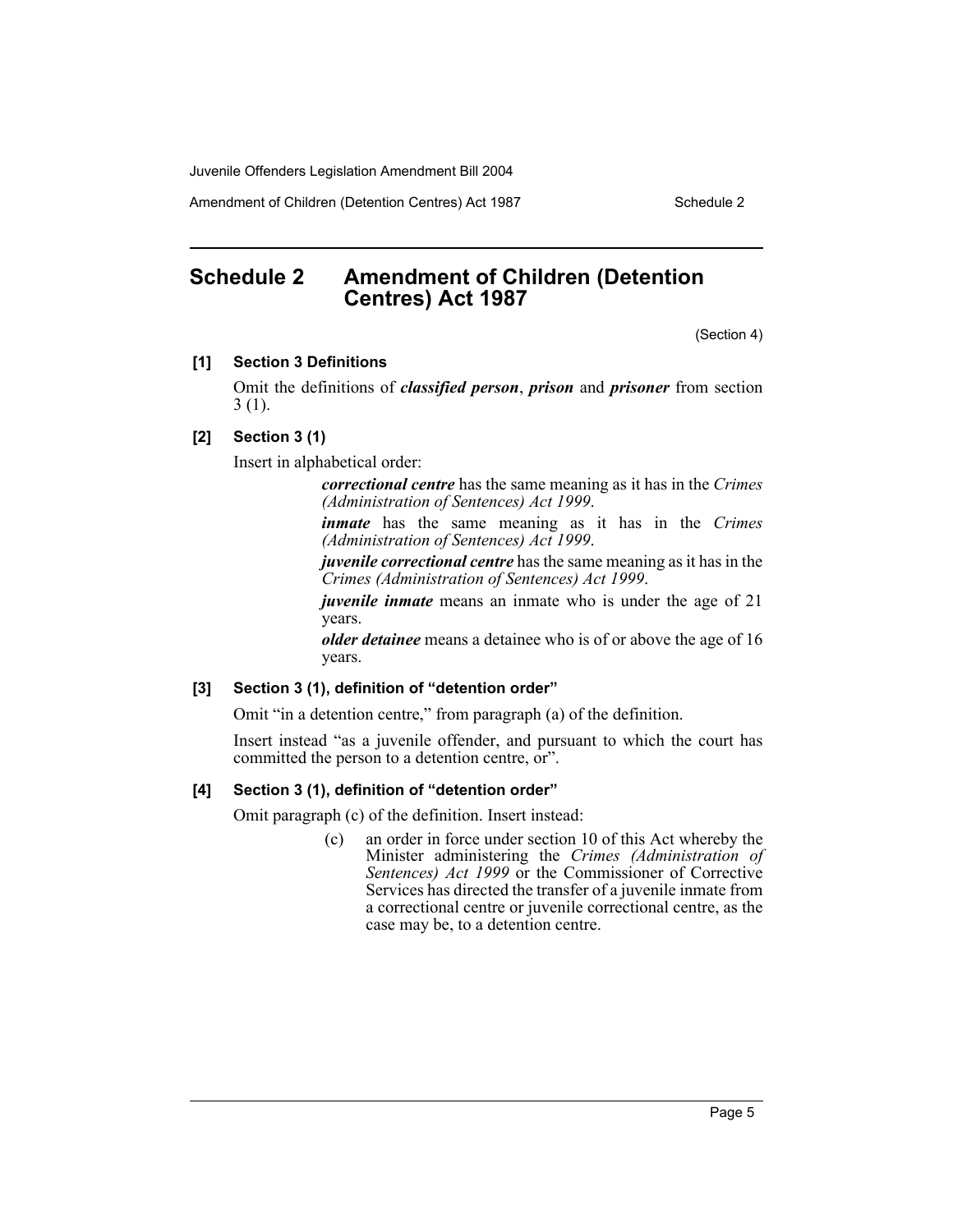Schedule 2 Amendment of Children (Detention Centres) Act 1987

#### **[5] Section 10**

Omit the section. Insert instead:

#### **10 Transfer of juvenile inmates from correctional centres to detention centres**

- (1) The Minister administering the *Crimes (Administration of Sentences) Act 1999* may, by order in writing made with the consent of the Minister administering this Act, direct the transfer of a juvenile inmate from a correctional centre to a detention centre.
- (2) The Commissioner of Corrective Services may, by order in writing made with the consent of the Director-General, direct the transfer of a juvenile inmate from a juvenile correctional centre to a detention centre.
- (3) An order may not be made under subsection (2) in respect of a juvenile inmate unless he or she is an inmate pursuant to an order under section 28 whereby he or she has been transferred from a detention centre to a juvenile correctional centre.
- (4) When an inmate is transferred from a correctional centre to a detention centre pursuant to an order under this section:
	- (a) he or she ceases to be an inmate and becomes a person on remand or a person subject to control, as the case requires, and
	- (b) in the case of a person who becomes a person subject to control, the unexpired portion of the sentence or sentences of imprisonment to which he or she was subject when the order was made is taken to be the period for which he or she is required, under this Act, to be detained in a detention centre.

#### **[6] Section 17 Private property**

Omit "prison" wherever occurring in section 17 (2) (b).

Insert instead "correctional centre".

#### **[7] Section 24 Persons subject to control may be granted leave, discharged etc**

Omit section 24 (2). Insert instead:

(2) An order under subsection (1) (b) or (c) may not be made in relation to a person who is a person subject to control pursuant to an order in force under section 10 of this Act or section 19 (1) of the *Children (Criminal Proceedings) Act 1987*.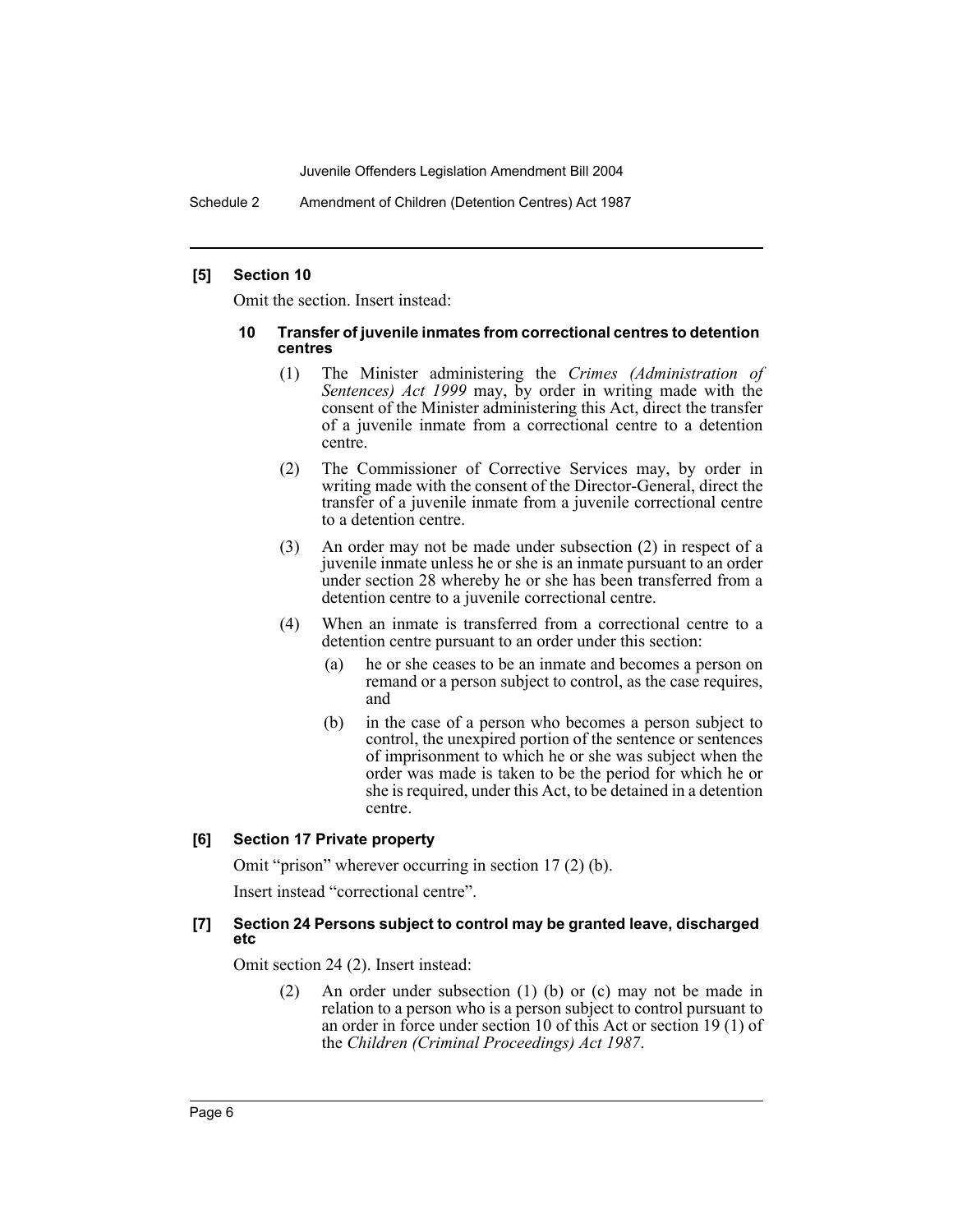Amendment of Children (Detention Centres) Act 1987 Schedule 2

#### **[8] Section 28**

Omit the section. Insert instead:

#### **28 Transfer of older detainees from detention centres to juvenile correctional centres**

- (1) The Director-General may, by order in writing made with the consent of the Commissioner of Corrective Services, direct the transfer of an older detainee from a detention centre to a juvenile correctional centre.
- (2) An order may not be made under subsection (1) in respect of a detainee unless:
	- (a) he or she is a person on remand or a person subject to control by reason of an order in force under section 10, or
	- (b) he or she is a person on remand in relation to a serious children's indictable offence within the meaning of the *Children (Criminal Proceedings) Act 1987*, or
	- (c) he or she is a person subject to control by reason of an order in force under section 19 of the *Children (Criminal Proceedings) Act 1987*, or
	- (d) the Director-General is satisfied that the detainee's behaviour is or has been such as warrants the making of such an order.
- (3) When a detainee is transferred from a detention centre to a juvenile correctional centre pursuant to an order under this section:
	- (a) he or she ceases to be a detainee and becomes an inmate, and
	- (b) in the case of a detainee who, having been a person subject to control, becomes a convicted inmate within the meaning of the *Crimes (Administration of Sentences) Act 1999*, the period for which he or she was required, under this Act, to be detained in a detention centre when the order was made is taken to be the unexpired portion of a sentence of imprisonment to which he or she is subject.

# **[9] Section 28A Certain children may be remanded in correctional centres**

Omit "prison" from section 28A (2). Insert instead "correctional centre".

#### **[10] Section 28B Certain children etc may be committed to correctional centres**

Omit "prison" from section 28B (2). Insert instead "a correctional centre".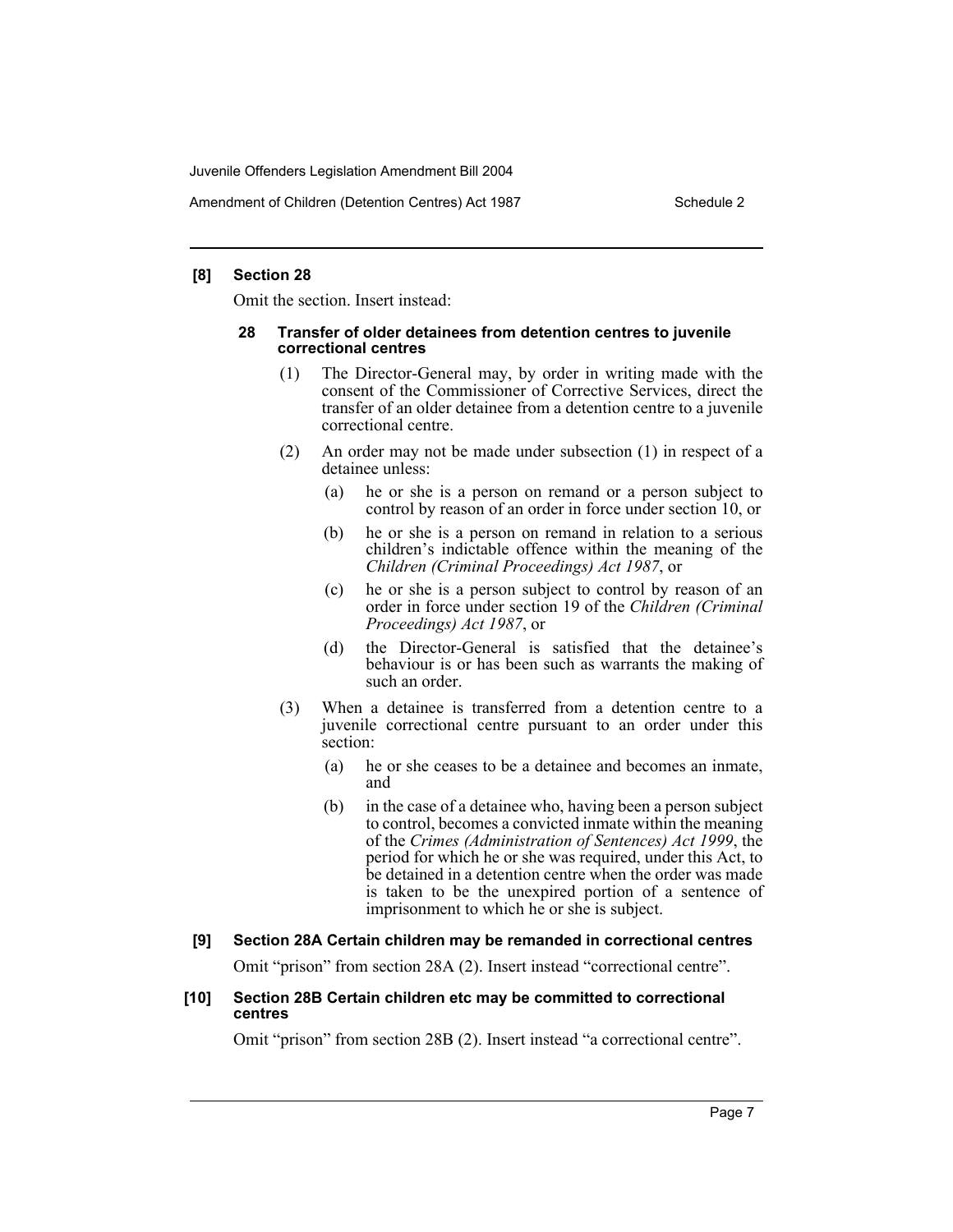Schedule 2 Amendment of Children (Detention Centres) Act 1987

#### **[11] Section 28BA Certain persons to serve balance of detention order in correctional centre**

Omit section 28BA (2). Insert instead:

- (2) When such a person is no longer required to serve his or her term of imprisonment in custody, the person must be kept in custody in a correctional centre:
	- (a) for the balance of any unexpired term of a detention order to which he or she is then subject, and
	- (b) for the remainder of any period of remand to which he or she is then subject or to which he or she becomes subject while in custody as referred to in paragraph (a).

# **[12] Section 28BA (4), (5) and (6)**

Omit the subsections.

# **[13] Section 28E Consideration of suitability for detention centre**

Omit "prison" from section 28E (1) (e). Insert instead "a correctional centre".

#### **[14] Section 28F Consent of Minister administering Crimes (Administration of Sentences) Act 1999 required**

Omit "prison" from section 28F (1) wherever occurring.

Insert instead "a correctional centre".

# **[15] Section 32 Termination of detention orders**

Omit "prison" from section 32 (c) and (d) wherever occurring. Insert instead "correctional centre".

# **[16] Schedule 1 Savings and transitional provisions**

Insert at the beginning of the Schedule:

# **Part 1 Preliminary**

# **1A Savings and transitional regulations**

(1) The regulations may contain provisions of a savings or transitional nature consequent on the enactment of the following Acts:

*Juvenile Offenders Legislation Amendment Act 2004*

(2) Such a provision may, if the regulations so provide, take effect from the date of assent to the Act concerned or a later day.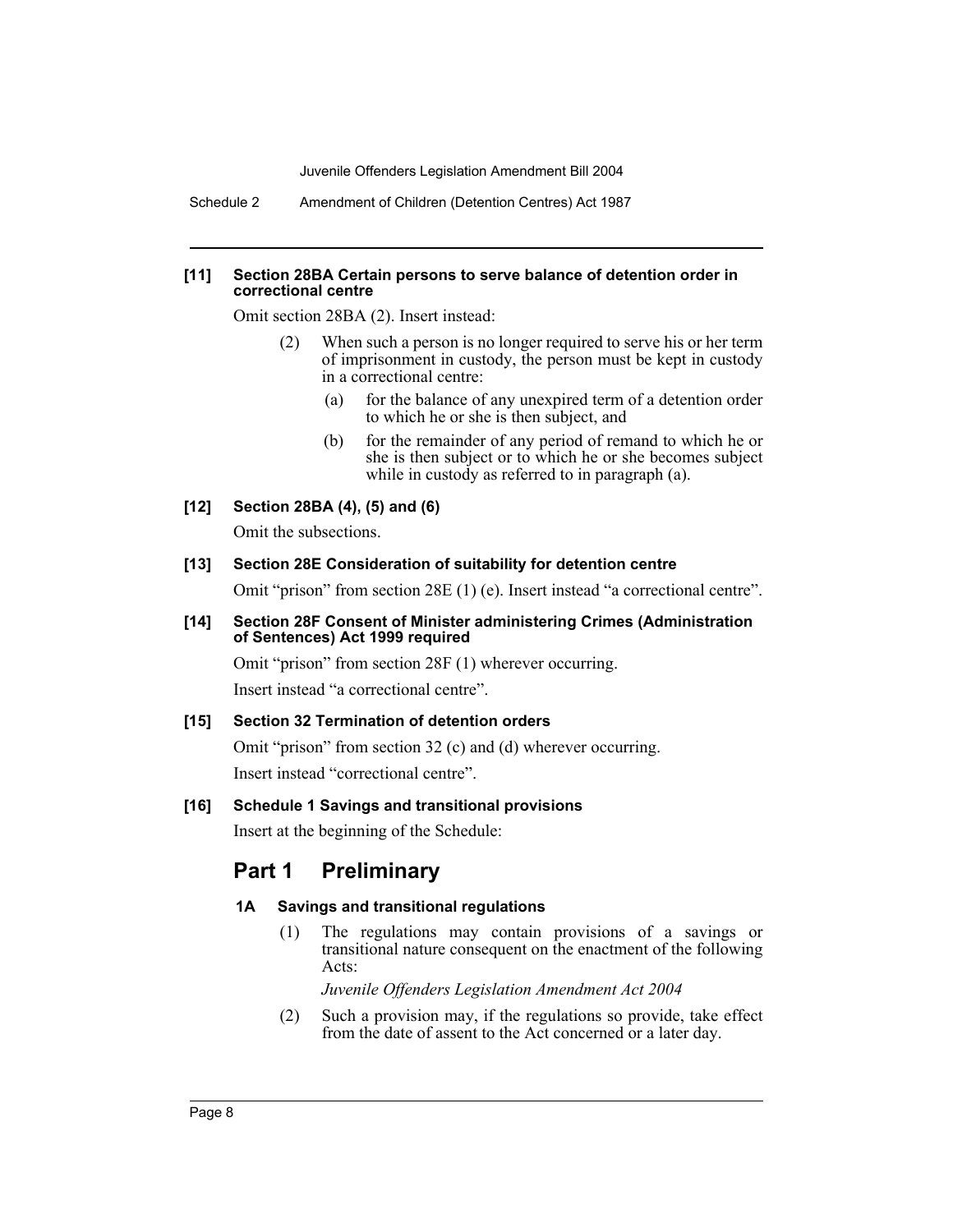Amendment of Children (Detention Centres) Act 1987 Schedule 2

- (3) To the extent to which such a provision takes effect from a date that is earlier than the date of its publication in the Gazette, the provision does not operate so as:
	- (a) to affect, in a manner prejudicial to any person (other than the State or an authority of the State), the rights of that person existing before the date of that publication, or
	- (b) to impose liabilities on any person (other than the State or an authority of the State) in respect of anything done or omitted to be done before the date of that publication.

# **[17] Schedule 1**

Omit the heading appearing before clause 1. Insert instead:

# **Part 2 Provisions consequent on enactment of Children (Detention Centres) Amendment Act 1988**

# **[18] Schedule 2, Part 3**

Insert after clause 2:

# **Part 3 Provisions consequent on enactment of Juvenile Offenders Legislation Amendment Act 2004**

# **3 Definition**

In this Part, *the 2004 amending Act* means the *Juvenile Offenders Legislation Amendment Act 2004*.

# **4 Section 10 transfer orders**

The substitution of section 10 by Schedule 2 [5] to the 2004 amending Act does not affect any transfer made under that section before the section was substituted.

# **5 Section 28 transfer orders**

The substitution of section 28 by Schedule 2 [8] to the 2004 amending Act does not affect any transfer made under that section before the section was substituted.

# **6 Section 28BA applications**

The amendment of section 28BA by Schedule 2 [12] to the 2004 amending Act does not affect any application made before that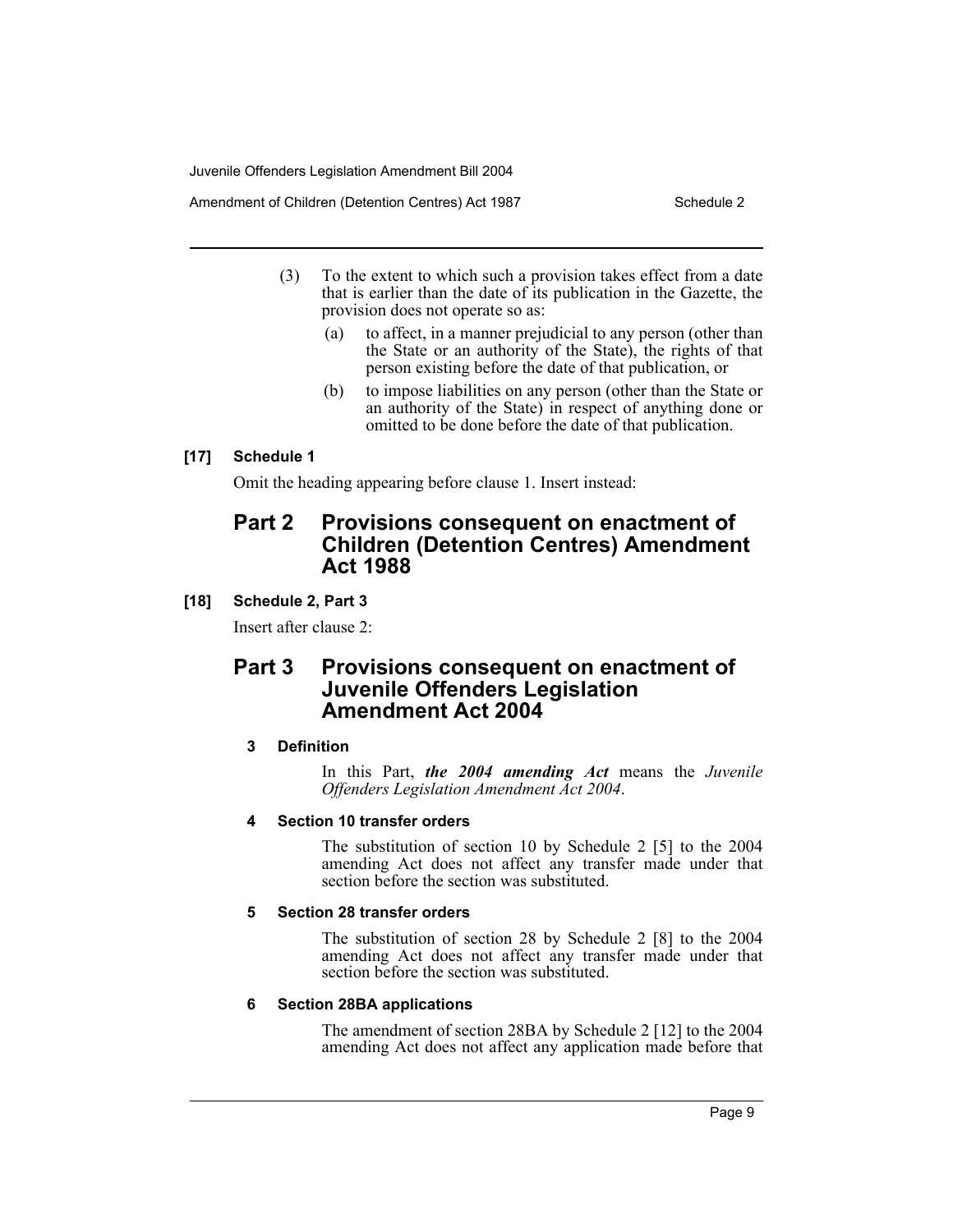Schedule 2 Amendment of Children (Detention Centres) Act 1987

amendment, and proceedings on such an application may be continued and completed, and any decision on such an application has effect, as if that amendment had not been made.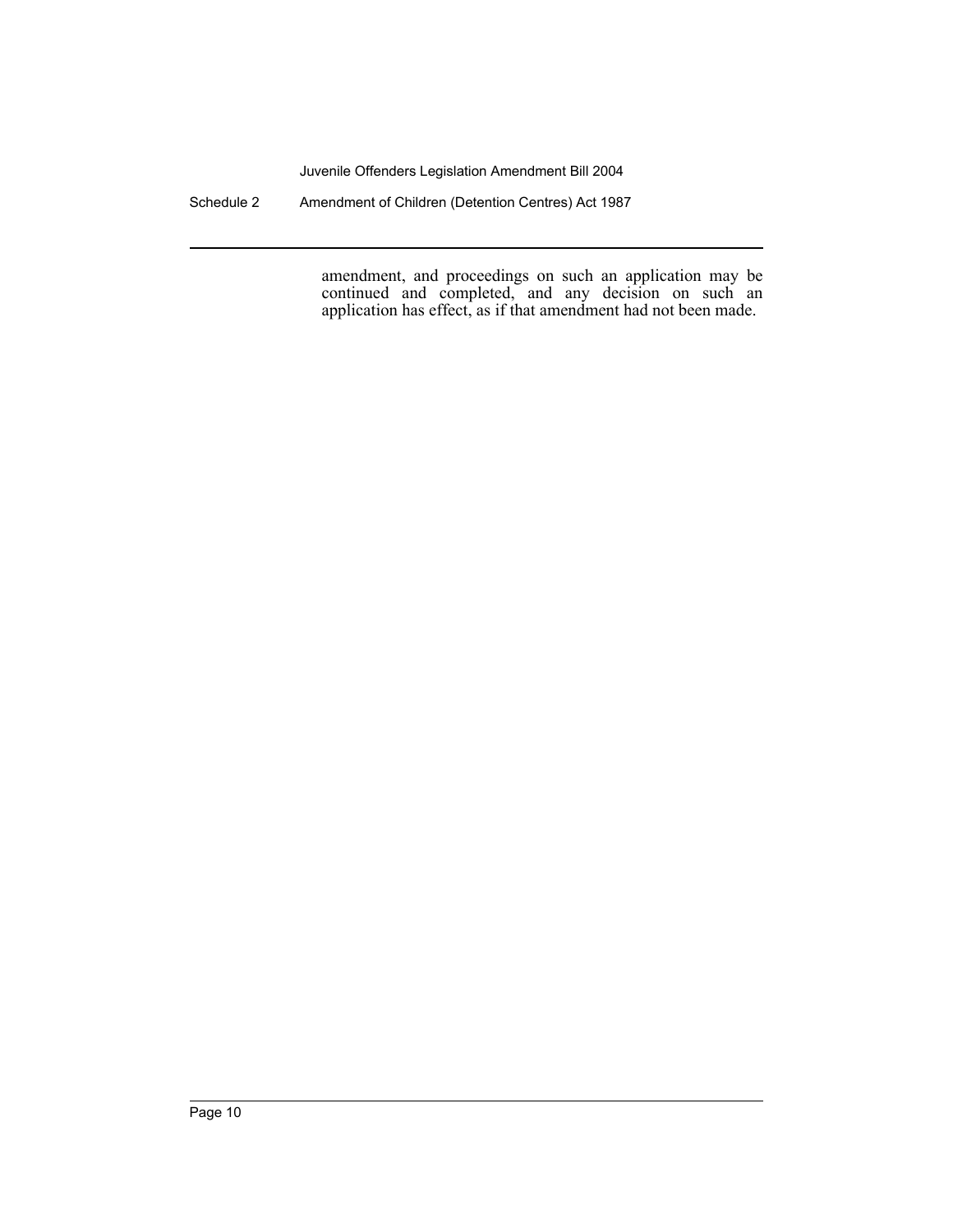Amendment of Crimes (Administration of Sentences) Act 1999 Schedule 3

# **Schedule 3 Amendment of Crimes (Administration of Sentences) Act 1999**

(Section 5)

#### **[1] Section 3 Interpretation**

Insert ", including any juvenile correctional centre or periodic detention centre" after "section 225" in paragraph (a) of the definition of *correctional centre* in section 3 (1).

# **[2] Section 3 (1)**

Insert in alphabetical order:

*juvenile correctional centre* means any correctional centre declared to be a juvenile correctional centre by a proclamation in force under section 225A.

#### **[3] Section 23 Transfers from one correctional centre to another**

Insert at the end of the section:

(2) In relation to an inmate who is under the age of 18 years, such an order may not be made on a ground referred to in subsection (1) (d), (e) or (f) so as to transfer the inmate from a juvenile correctional centre to a correctional centre that is not a juvenile correctional centre.

**Note.** Such an inmate may only be transferred to such a correctional centre in accordance with section 41C (2).

# **[4] Section 38 Absent inmates taken to be in custody**

Insert "or 41C" after "section 23" in section 38 (1) (b).

# **[5] Part 2, Division 3A**

Insert after Division 3 of Part 2:

# **Division 3A Juvenile inmates**

# **41A Definitions**

In this Division:

*adult correctional centre* means a correctional centre that is not a juvenile correctional centre.

*juvenile inmate* means an inmate who is under the age of 21 years.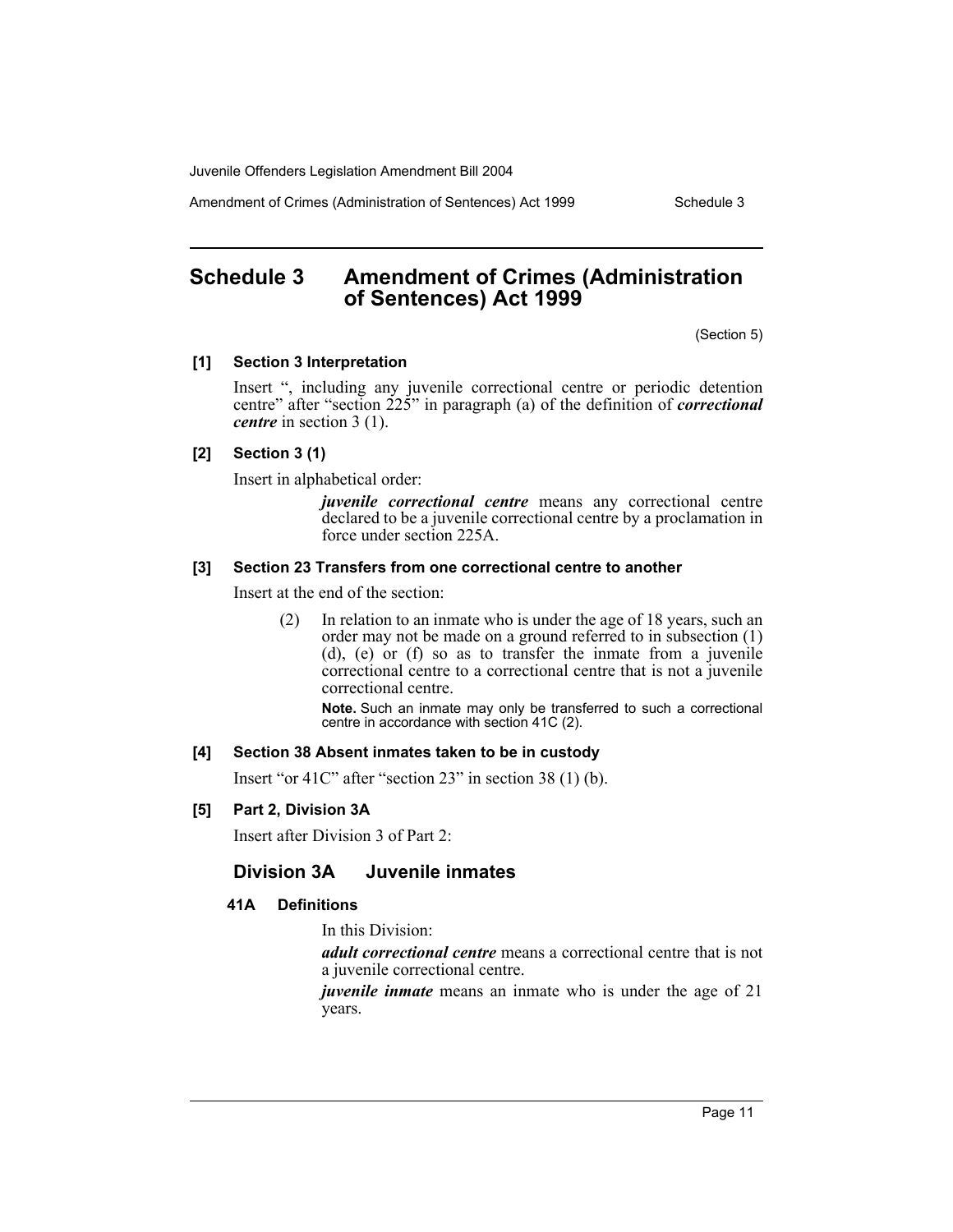Schedule 3 Amendment of Crimes (Administration of Sentences) Act 1999

*section 28 juvenile inmate* means a juvenile inmate who has been transferred to a juvenile correctional centre pursuant to an order under section 28 of the *Children (Detention Centres) Act 1987*.

#### **41B Custody of section 28 juvenile inmates**

Subject to this Act, a section 28 juvenile inmate is to be held in custody in a juvenile correctional centre.

#### **41C Transfers to and from juvenile correctional centres**

- (1) The Commissioner may order that a juvenile inmate be transferred from an adult correctional centre to a juvenile correctional centre for any reason specified in the order.
- (2) The Minister may order that a juvenile inmate be transferred from a juvenile correctional centre to an adult correctional centre if:
	- (a) the Commissioner, in the case of a juvenile inmate who is of or above the age of 18 years, or
	- (b) the Review Council, in the case of a juvenile inmate who is under the age of 18 years,

recommends to the Minister that the inmate should be transferred.

- (3) A recommendation for the transfer of a juvenile inmate from a juvenile correctional centre to an adult correctional centre may not be made unless the Commissioner or Review Council, as the case may be, is satisfied that:
	- (a) the inmate wishes to be transferred, or
	- (b) the inmate's behaviour is or has been such that he or she should be transferred, or
	- (c) it is in the inmate's best interests that he or she be transferred, or
	- (d) the association of the inmate with other juvenile inmates at the juvenile correctional centre constitutes, or is likely to constitute, a threat to:
		- (i) the personal safety of any other person, or
		- (ii) the security of the juvenile correctional centre, or
		- (iii) good order and discipline within the juvenile correctional centre.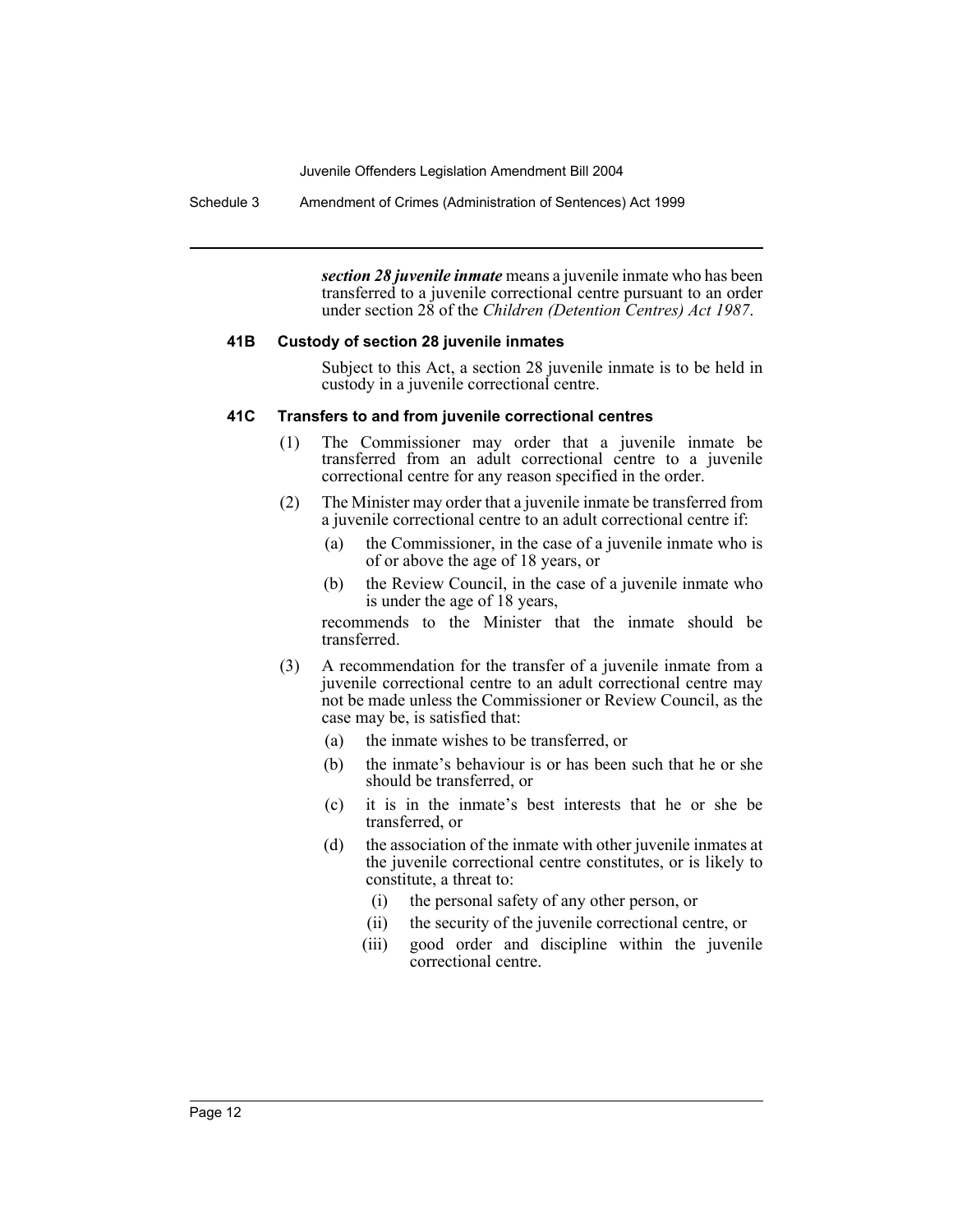Amendment of Crimes (Administration of Sentences) Act 1999 Schedule 3

(4) Subsection (2) does not limit the operation of section 23 (1) in relation to juvenile inmates who are of or above the age of 18 years.

**Note.** Section 23 (2) limits the operation of section 23 (1) in relation to juvenile inmates who are under the age of 18 years.

#### **41D Procedure to be followed by Review Council as to transfer of juvenile inmate to adult correctional centre**

- (1) On the application of the Commissioner, the Review Council is to conduct an inquiry for the purpose of deciding whether or not to recommend the transfer of a juvenile inmate from a juvenile correctional centre to an adult correctional centre, as referred to in section  $41C(2)$  (b).
- (2) In conducting an inquiry under this section, the Review Council is not bound by the rules of evidence but may inform itself of any matter in such manner as it thinks appropriate.
- (3) The Review Council must cause notice of any hearing in relation to an inquiry under this section to be given to the Commissioner and to the juvenile inmate to whom the inquiry relates.
- (4) If the inmate so wishes, the Review Council must allow the juvenile inmate to be present, and to be heard, at the hearing.
- (5) The juvenile inmate may be represented by a legal practitioner chosen by the inmate or, if the Review Council so approves, by some other person chosen by the inmate.
- (6) The Commissioner may be represented by a legal practitioner or by some other person.
- (7) For the purposes of an inquiry under this section, the Review Council must co-opt a person who is:
	- (a) a Children's Magistrate or former Children's Magistrate, or
	- (b) a legal practitioner of at least 7 years' standing who has experience as an advocate on behalf of children,

unless such a person is already a member of the Review Council and is available for the inquiry.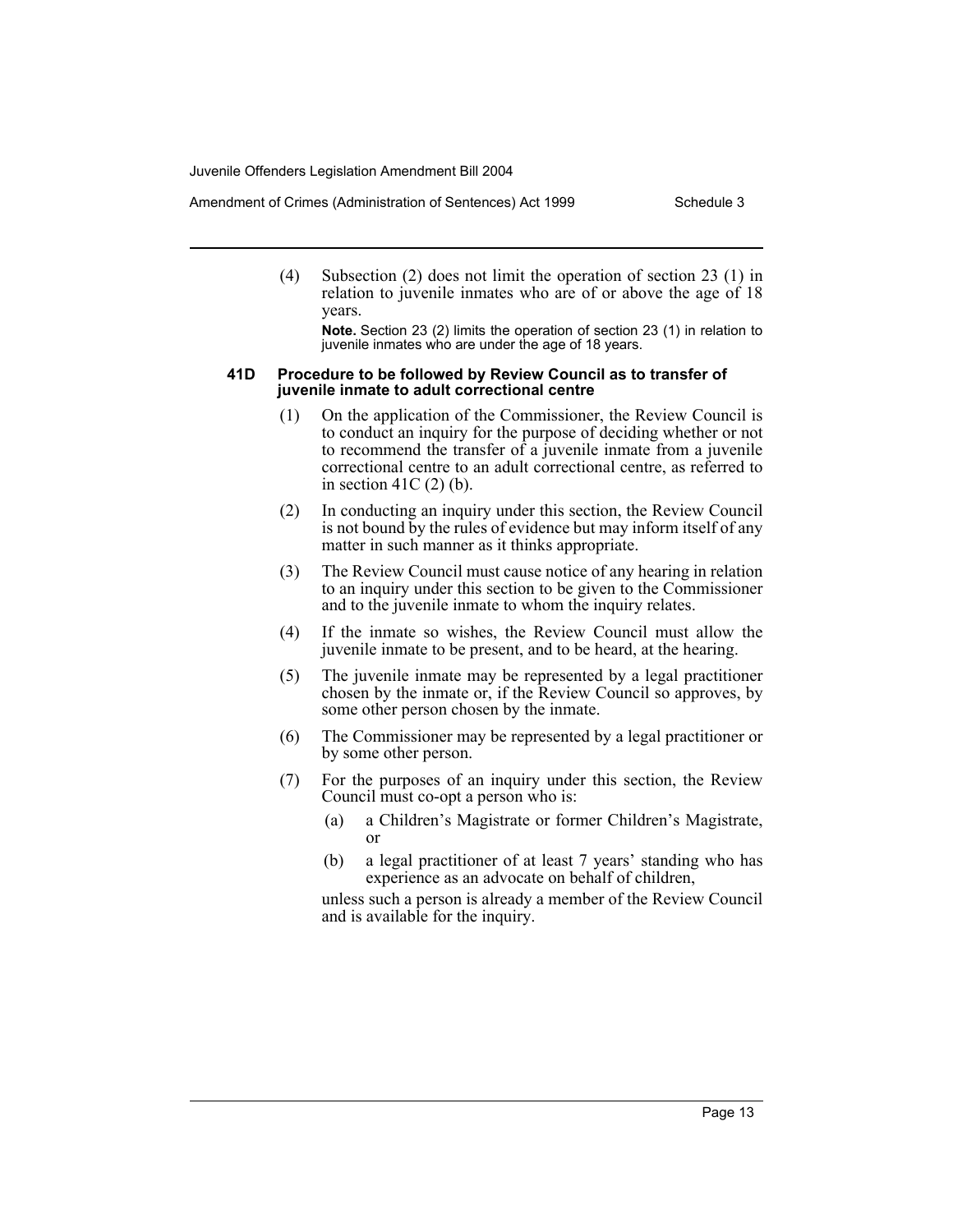Schedule 3 Amendment of Crimes (Administration of Sentences) Act 1999

- (8) A person who is co-opted to the Review Council under subsection (7):
	- (a) may be co-opted:
		- (i) as a community member, if the Review Council, as constituted for the purposes of the inquiry, includes a judicial member, or
		- (ii) as a judicial member, if the Review Council, as constituted for the purposes of the inquiry, does not include some other judicial member, and
	- (b) is taken, for the purposes of the inquiry, to be a judicial member or community member, as the case may be, and has, in relation to the inquiry, all of the powers and immunities of such a member.
- (9) Division 2 of Part 9 applies to the conduct of an inquiry by the Review Council under this section.

#### **[6] Section 72 Custody of inmates**

Insert "or 41C" after "section 23" in section 72 (1).

#### **[7] Section 197 Functions of Review Council**

Insert after section 197 (2) (d):

(d1) to make recommendations to the Minister with respect to the transfer of juvenile inmates from juvenile correctional centres to adult correctional centres under Division 3A of Part 2,

#### **[8] Section 225A**

Insert after section 225:

#### **225A Juvenile correctional centres**

- (1) The Governor may, by the proclamation by which any premises are declared to be a correctional centre or by a subsequent proclamation, declare the correctional centre to be a juvenile correctional centre for the purposes of this Act.
- (2) The Governor may, by the proclamation by which any correctional centre is declared to be a juvenile correctional centre or by a subsequent proclamation, give a name to the juvenile correctional centre.